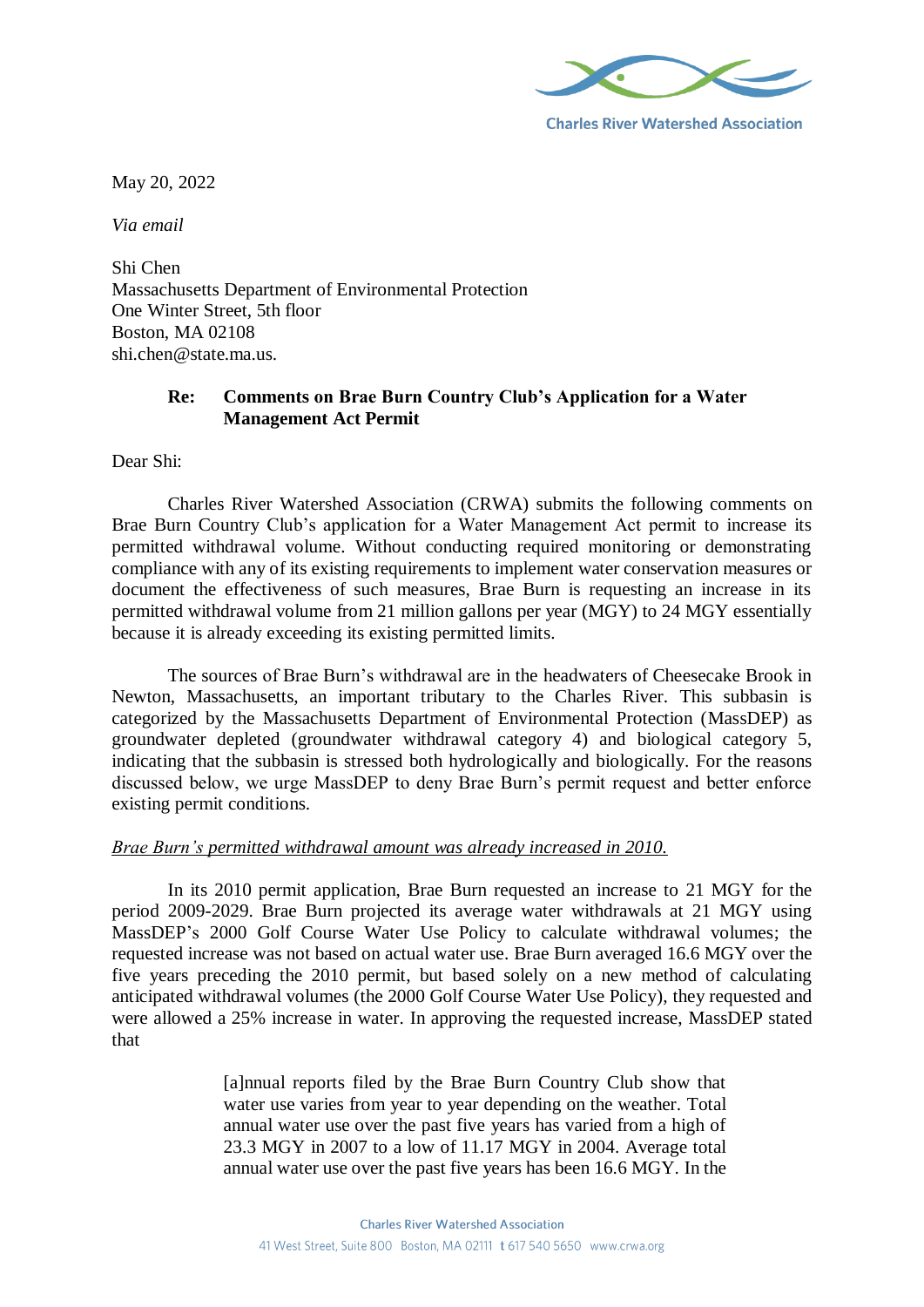permit application, Brae Burn Country Club seeks to increase the withdrawal volume to 0.10 MGD and 21.0 MGY using calculations based on MassDEP's Golf Course Water Use Policy (Policy #BRP/BWM/PeP-P00-5, June 8, 2000) rather than the conservative calculations used in the original permit application in 1990. MassDEP approves this increased permit volume because it is based on an estimate of water usage during a drought consistent with MassDEP's own policy, and it better reflects actual water use at the Brae Burn Country Club.

At the time, CRWA objected to the requested increase in withdrawal volume to 21 MGY, explaining in February 10, 2010 comments that

> [a]ccording to MassDEP's Order to Complete, water use has not increased nor has there been an expansion of sprinkler coverage in recent years at Brae Burn CC. The year 2007 appears to be an outlier when the club used almost 1/3 as much water as it did the previous year. For the past three years the club has exceeded its total authorized annual withdrawal of 15 MGY. Since Brae Burn estimated that it decreased its water use by 15% from its original water use through the installation of a weather monitoring and prediction computer program and at its Club House/Pool, conservation efforts should be saving 0.5-1 MGY. Accordingly, it is not clear why an increase in Brae Burn's withdrawal volume is warranted. While the club's original calculations may have been conservative, they were until the last three years, accurate.

#### *Brae Burn's current request to increase its permitted withdrawal volume is not based on an actual need for more water.*

MassDEP noted in the 2020 Order to Complete issued to Brae Burn that "based upon a review of the 2014 to 2018 Annual Report Forms, the permitted sources exceeded their maximum authorized daily withdrawal volumes in most years."<sup>1</sup> Brae Burn is now seeking to increase its water withdrawal volume to 24 MGY because "individual wells may have exceeded daily thresholds likely due to inconsistent monitoring."<sup>2</sup>

The record clearly shows that Brae Burn's requested increase in volume is due to poor management—especially monitoring—on Brae Burn's part, not an actual need for more water. This is not a valid justification for increasing a permitted withdrawal. Instead of requesting more water, Brae Burn should increase its monitoring to ensure compliance with its current

**.** 

<sup>&</sup>lt;sup>1</sup> This same data also showed that withdrawals at several of the wells would have exceeded Brae Burn's proposed threshold of 24 MGY in both 2017 and 2018.

<sup>&</sup>lt;sup>2</sup> In its response to MassDEP's question in the Order to Complete regarding exceeding authorized volumes, Brae Burn stated that "[t]he Club has reviewed its records and offers the following discussion with regard to well use. While the Club has made a significant effort to comply with the overall annual authorized volume withdrawal, *individual wells may have exceeded daily thresholds likely due to inconsistent monitoring* while other projects were ongoing. The Superintendent acknowledges this and now has an assigned member of the management staff that monitors all wells daily to avoid future exceedances." (emphasis added).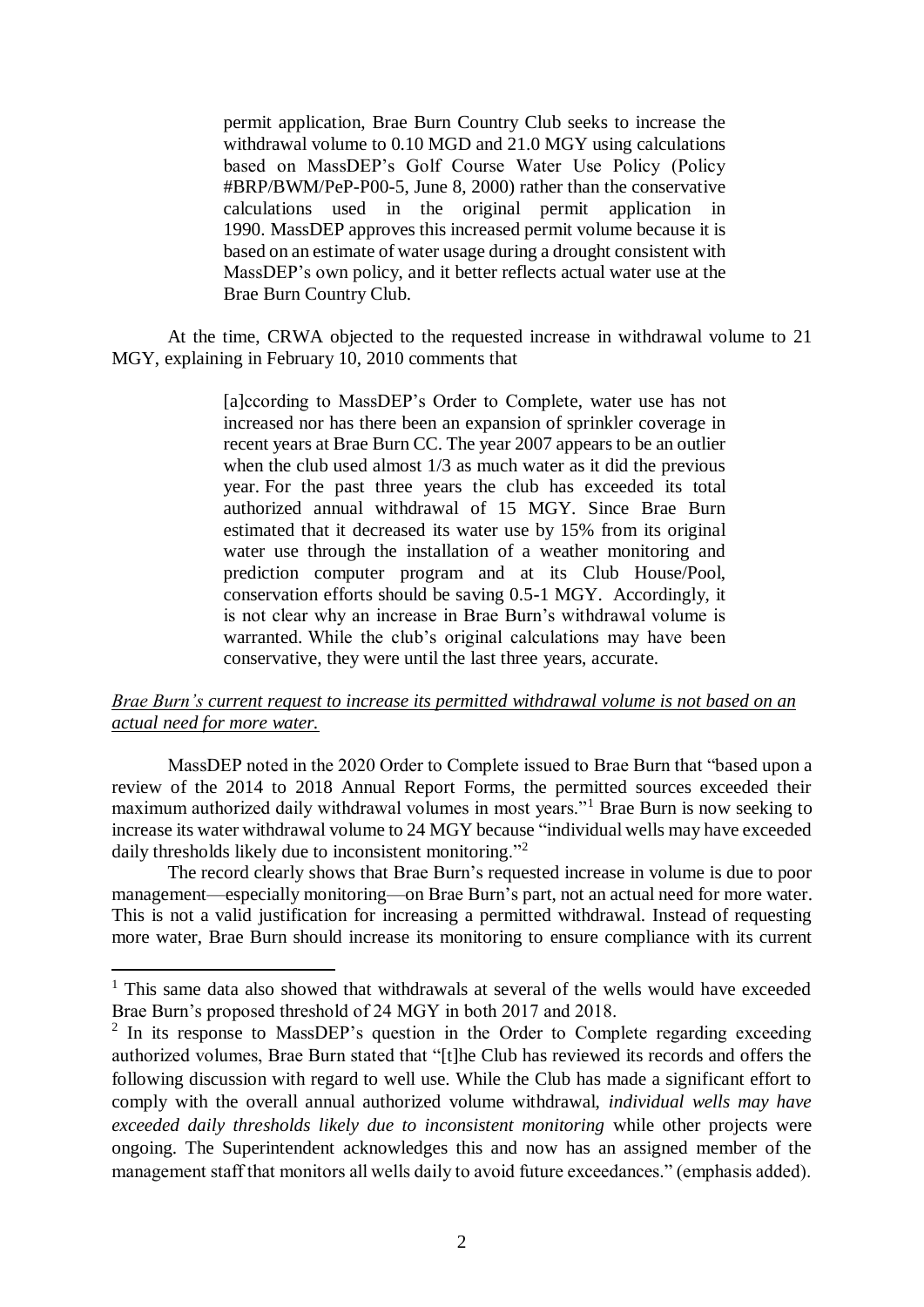permit limits. MassDEP should also increase its oversight and enforcement of Brae Burn's exceedances of its existing permitted withdrawal volume.

## *Brae Burn has failed to submit at least a decades' worth of reports documenting implementation of required water conservation measures.*

Brae Burn is required by its current Water Management Act permit to submit a report documenting the work it has done to implement the water conservation program and estimating the amount of water saved as a result of that program with its Annual Report each year. According to MassDEP, as of 2020, it does not have any record of such reports being submitted during the first ten years of Brae Burn's permit term. Before *even considering* Brae Burn's request to increase its permitted withdrawal volume, MassDEP must require Brae Burn to submit those missing reports and show how much water (if any) they have saved through already-required conservation measures. Any permitting decision made without that documentation would be made without complete information, and would therefore be completely arbitrary.

## *Before any increased withdrawal is even contemplated, Brae Burn must comply with, and MassDEP must enforce, the current permit.*

Brae Burn has not justified a need to increase its water withdrawals beyond its current permit limits and should focus its efforts on better monitoring water use in order to comply with its existing permit. This is critically important in a subbasin with 35.7% August NGD, a time of year when most streams are stressed from lack of streamflow. In each of its last two requests for increased withdrawals, Brae Burn has failed to demonstrate an actual need for more water. In 2010, its permitted withdrawal volume was increased by virtue of MassDEP policy, and now Brae Burn is requesting even more water simply because it is failing to meet the limit allowed by the prior increase. At the same time, Brae Burn has failed to submit any information about the implementation and effectiveness of required water conservation measures, which—if implemented correctly–may very well obviate the need for the requested increase in the first place.

Granting Brae Burn's requested increase would produce an absurd result, incentivizing permittees to exceed their existing limits in order to "justify" requested increases. **Failure to comply with an existing permit is not justification for increasing permitted limits. MassDEP therefore deny this permit request and better enforce current permit conditions, including submission of the required annual water conservation report.**

# *If MassDEP decides to proceed with issuing a permit allowing the requested increase in permitted withdrawal volume, direct mitigation to help restore this subbasin should be required.*

Since Brae Burn's 2010 permit was issued, the Massachusetts Water Resources Management Program regulations at 310 CMR 36.00 were revised (November 2014). The regulations provide protections for minimization of withdrawal impacts in areas already stressed by groundwater uses, mitigation of withdrawals over a baseline volume, and avoidance of potential changes in biological category (BC) and groundwater withdrawal category (GWC). Permittees with groundwater sources in subbasins having August net groundwater depletion (August NGD) of 25% or greater are required to develop a plan to minimize the impacts of